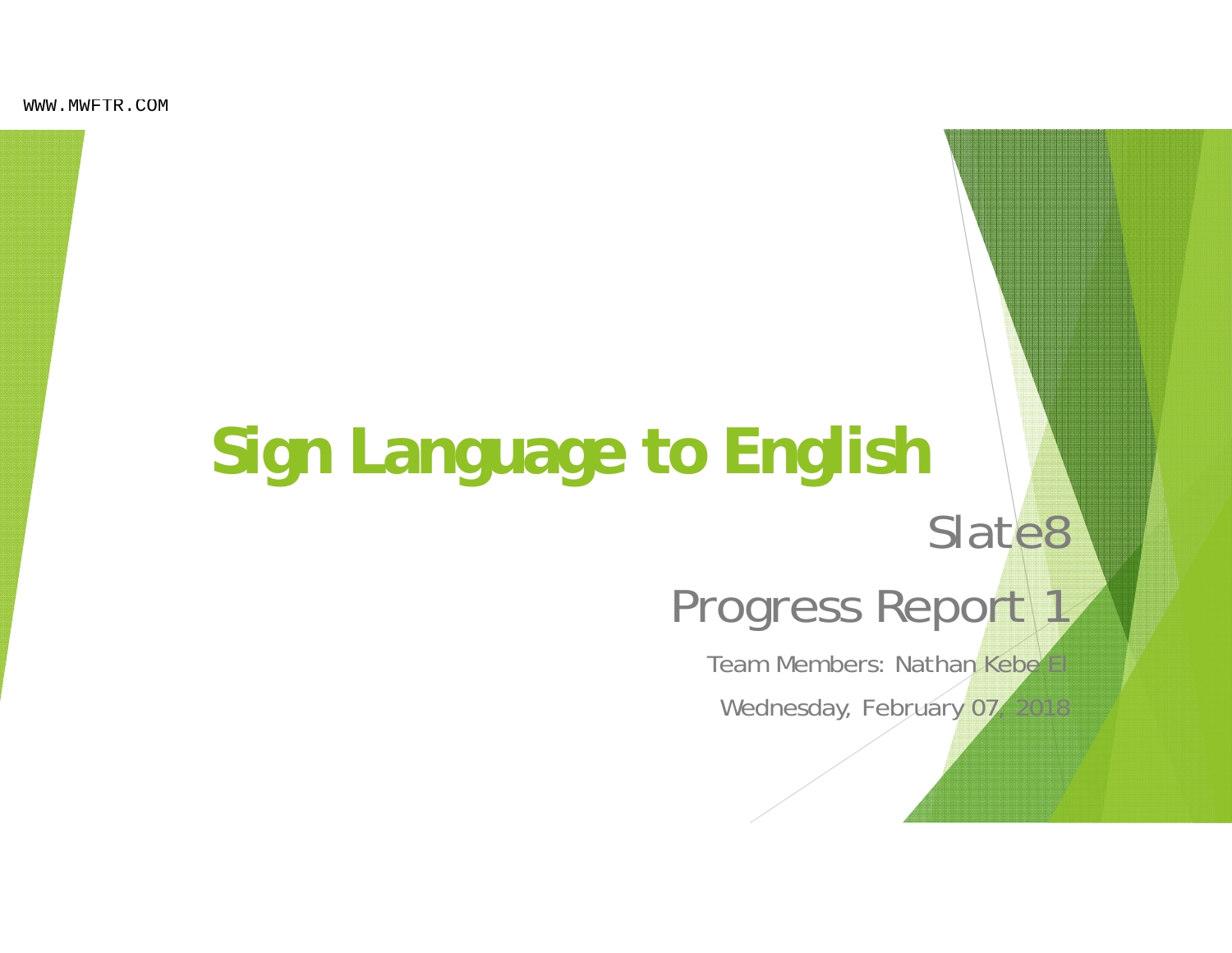### Milestone Summary

#### Implementation and Evaluation Plan

- $\blacktriangleright$  Sign Language Recognition with HMM's
- $\blacktriangleright$ Feature Engineering
- $\blacktriangleright$ Model Design
- $\blacktriangleright$ Implementation
- $\blacktriangleright$ **Results**

#### Achievements

- $\blacktriangleright$  Obtained 500 Word Database (RWTH-BOSTON-104)
- $\blacktriangleright$ Feature Engineering
- $\blacktriangleright$ (Polar, DIC) – Proven (WER)
- $\blacktriangleright$  American Sign Language Video Sequences using HMM (Hidden Markov Model)
- $\blacktriangleright$  An Impressive System Which Converts ASL Video Sequences into Text Sentences

2/5/20182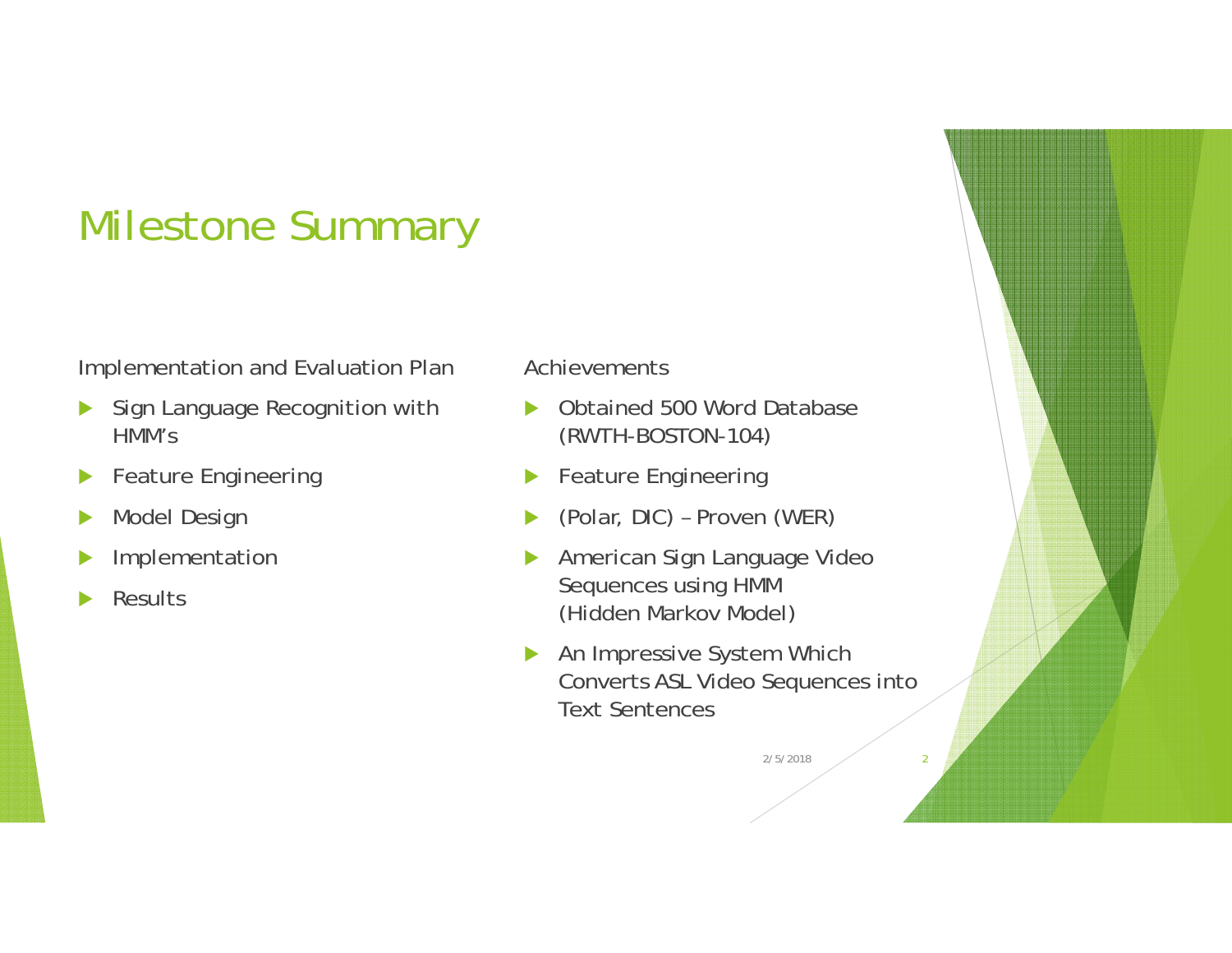### Activity Summary

#### HIGHLIGHTS: Created Simple Android App Using Android Studio



### LOWLIGHTS

- $\blacktriangleright$  No other Teammates For Sign Language Development.
- $\blacktriangleright$  Was Not Able To Retrieve Previous Database created by 2016 Senior Class.
- $\blacktriangleright$  Must Reproduce Sign Language Video Sequences.
- $\blacktriangleright$  No Professional Instruction on Android App Development.

2/5/20183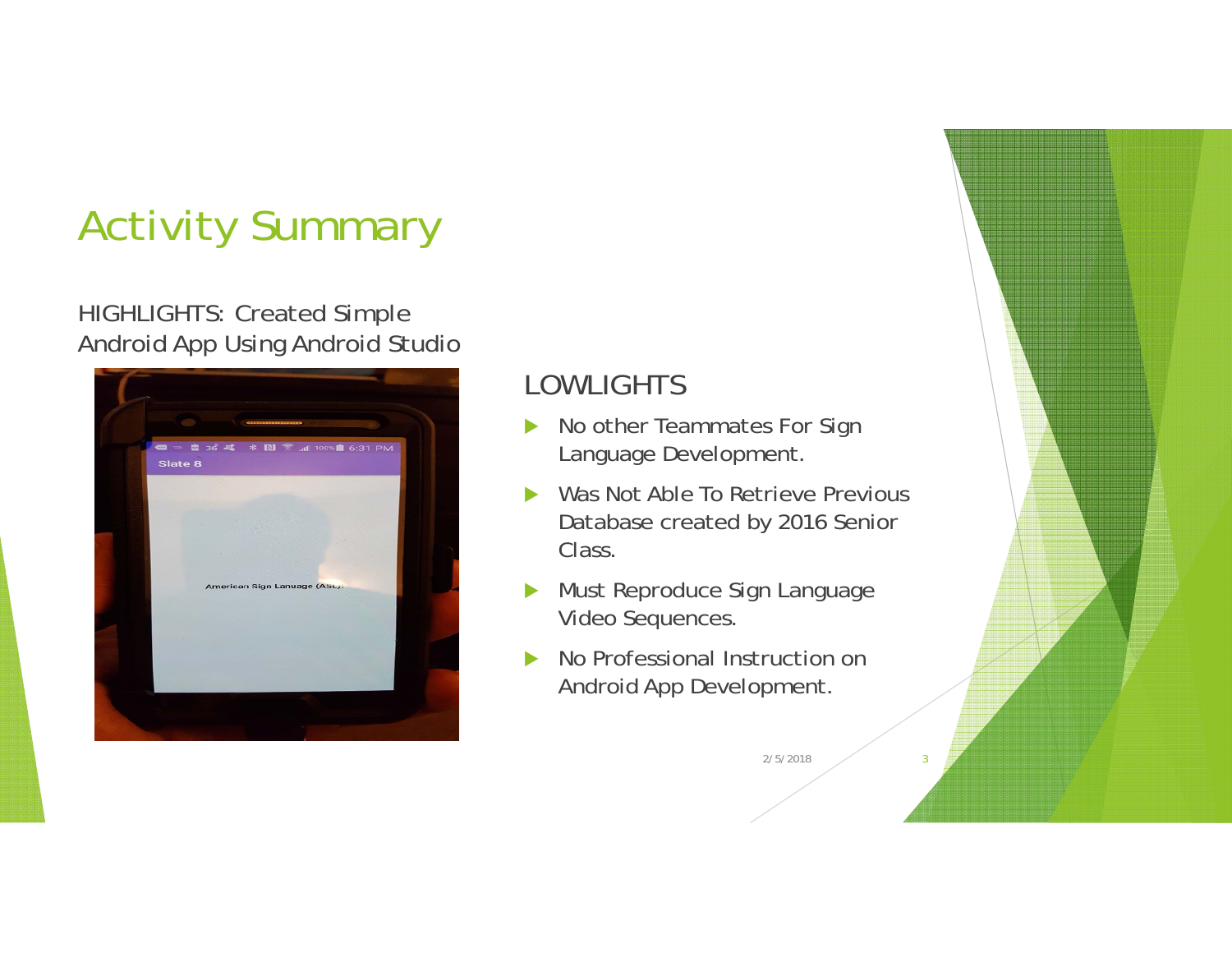### Risk Management

- $\blacktriangleright$  Not to explicitly separate words in sentences for either training or recognition.
- $\blacktriangleright$  Use a facet of "Feature Engineering, Polar Coordinates, and Discriminative Information Criterion (DIC)" which is an evaluation metrics to train words In order to fit a HMM to a single word using the hmmlearn library in Python.
- $\blacktriangleright$  The objective of feature engineering is to design features which contain highly relevant information, while also keeping the number of features as small as possible. Keeping the model as simple as possible also reduces training time.